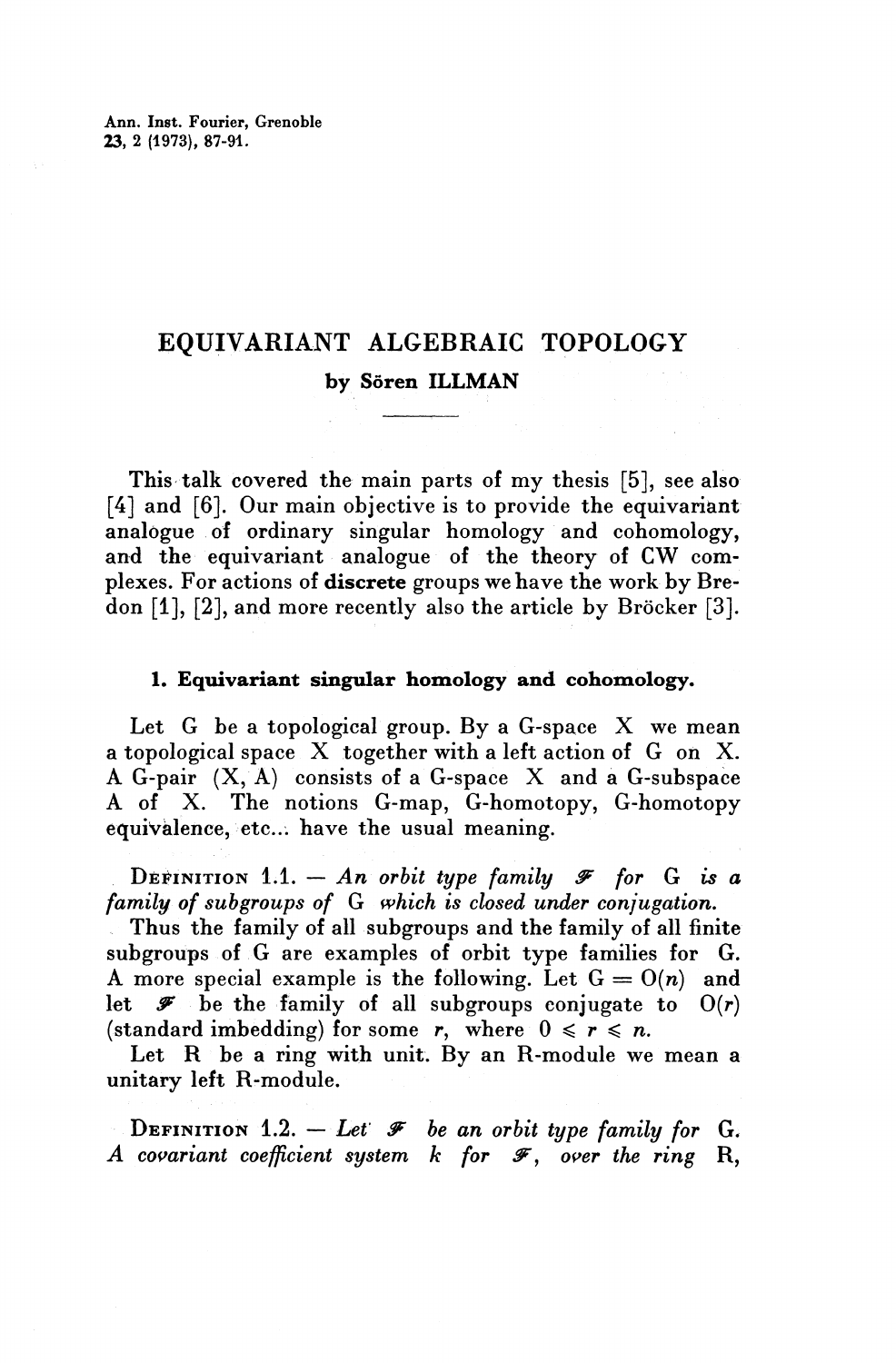#### 88 SÖREN ILLMAN

*is a covariant functor from the category of G-spaces of the form*  $G/H$ *, where*  $H \in \mathcal{F}$ *, and G-homotopy classes of G-maps*, *to the category of R-modules.*

A contravariant coefficient system *m* is defined by the contravariant version of the above definition.

**THEOREM** 1.1.  $-$  *Let* G *be a topological group. Let*  $\mathcal F$ *be an orbit type family for* **G,** *and k a covariant coefficient* system for  $\overline{\mathcal{F}}$ , over the ring R. Then there exists an equiva*riant homology theory* H^( ; *k) defined on the category of all G-pairs and G-maps (and with values in the category of ^{-modules), which satisfies all seven equivariant Eilenberg" Steenrod axioms, and which has the given coefficient system k as coefficients.*

By the statement that  $H^G_*$  ; *k*) satisfies the equivariant dimension axiom and has *k* as coefficients we mean the following. If  $H \in \mathscr{F}$  then

$$
H_n^G(G/H; k) = 0 \quad \text{for} \quad n \neq 0,
$$

and there exists a natural isomorphism

$$
\gamma: \ \mathrm{H}_{0}^{G}(G/H; k) \stackrel{\cong}{\longrightarrow} k(G/H).
$$

The meaning of the rest of Theorem 1.1. is clear.

THEOREM 1.2.  $-$  Let G and  $\mathcal F$  be as above, and let m *be a contravariant coefficient system for*  $\mathcal{F}$ , over the ring R. Then there exists an equivariant cohomology theory  $H_G^*$  ; *m*) *defined on the category of all G-pairs and G-maps (and with values in the category of I{-modules), which satisfies all seven equivariant Eilenberg-Steenrod axioms^ and which has the given coefficient system m as coefficients.*

For the details we refer to [5] and [6]. We call  $H^{\alpha}( ;k)$ for equivariant singular homology with coefficients in  $k$ , and  $H_G^*$  ; *m*) for equivariant singular cohomology with coefficients in m. Further properties, like functoriality in the transformation group G, transfer homomorphisms, Kronecker index, and a cup-product for equivariant singular cohomology are also given in [5] and [6].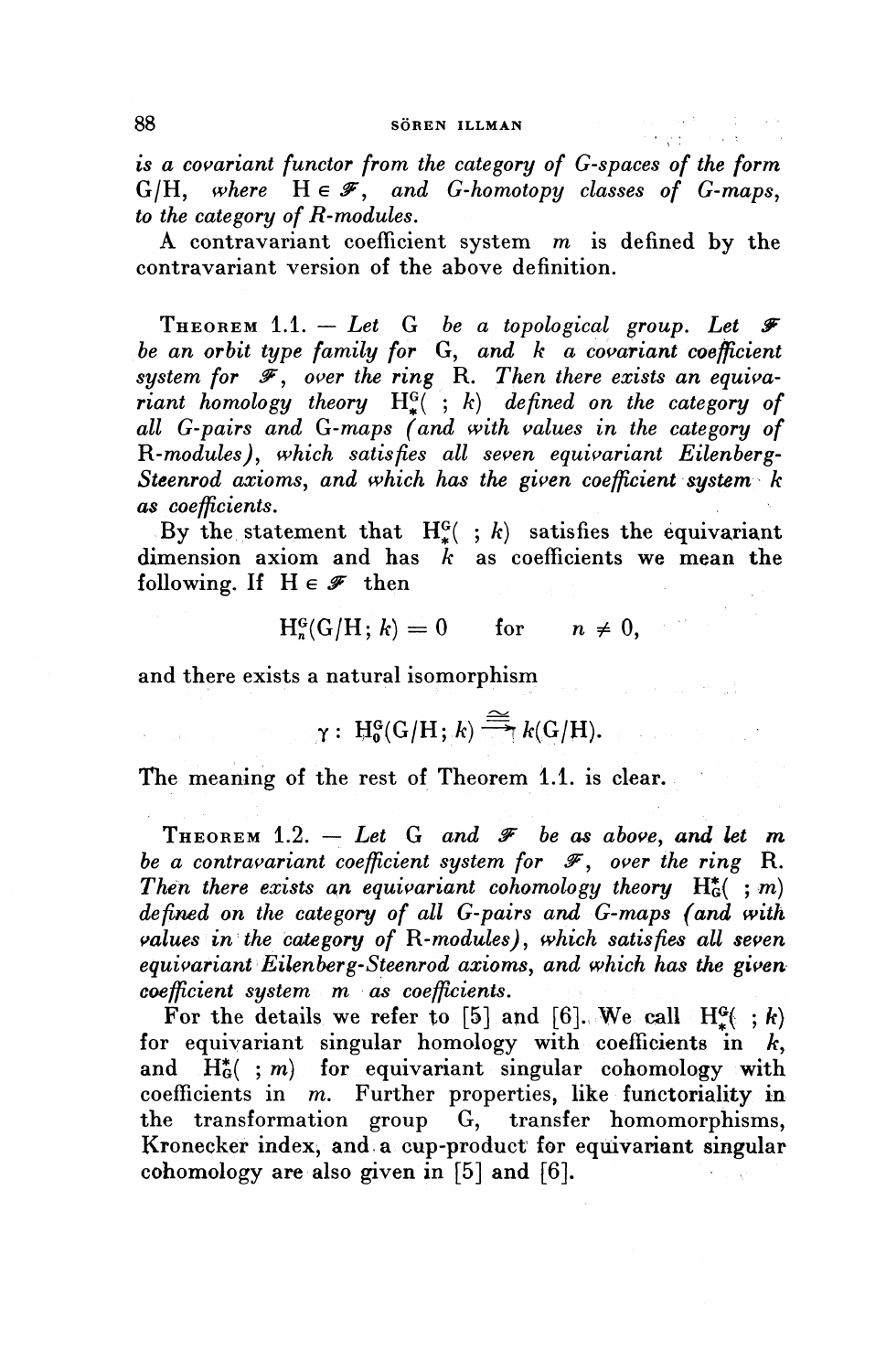#### **2. Equivariant CW complexes.**

In this section G denotes a **compact Lie group.**

DEFINITION 2.1. — *Let* X *beaHausdorff G-space and* A *a closed G-subset of* **X,** *and n a non-negative integer. We say that* X *is obtainable from* A *by adjoining equivariant n-cells if there exists a collection* {c;},^ *of closed G'subsets of* X *such that.* 1) Indityped and *A* is obtainable from *A* by adjoining equivariant cells if there exists a collection  $\{c_j^n\}_{j \in J}$  of closed G-subset<br>  $\{X_j \}$  such that.<br>
1)  $X = A \cup \left(\bigcup_{i \in J} c_j^n \right)$ , and *X* has the topology coheren

 $\frac{m!}{\sinh}$   $\int \mathbf{A} \cdot e^{n\lambda}$ 

 $\{A, C_j\}_{j \in J}$ .<br>2) Denote  $c^n = c^n \cap A$ , then

negar na

$$
c_j = c_j \cap A, \text{ then}
$$
  

$$
(c_j^n - c_j^n) \cap (c_i^n - c_i^n) = \emptyset \text{ if } i \neq j.
$$

3) For each  $j \in J$  there exists a closed subgroup  $H_j$  of G *and a G-map*

$$
f_j: (\mathbf{E}^n \times \mathbf{G}/\mathbf{H}_j, \mathbf{S}^{n-1} \times \mathbf{G}/\mathbf{H}_j) \rightarrow (c_j^n, \dot{c}_j^n)
$$

 $f_j: (\mathbb{E}^n \times \mathbb{G}/\mathbb{H}_j, \mathbb{S}^{n-1} \times \mathbb{G}/\mathbb{H}_j) \to (c_j^n, c_j^n)$ <br>such that  $f_j(\mathbb{E}^n \times \mathbb{G}/\mathbb{H}_j) = c_j^n$ , and  $f_j$  maps  $(\mathbb{E}^n - \mathbb{S}^{n-1}) \times \mathbb{G}/\mathbb{H}_j$  $homespanphically onto  $c^n - c$$ 

DEFINITION 2.2. — *An equwariant relative* CW *complex* (X, A) *consists of a Hausdorff G'space* X, *a closed G-subset* A of X and an increasing filtration of X by closed G-subsets<br>A of X and an increasing filtration of X by closed G-subset A of X, and an increasing fill<br>(X, A)<sup>k</sup> k = 0, 1, such that...

1) (X, A)<sup>0</sup> is obtainable from A by adjoining equivariant *O-cells, and for*  $k \ge 1(X, A)^*$  is obtainable from  $(X, A)^{k-1}$ *by adjoining equivariant k-cells.*

2)  $X = \bigcup_{k=0}^{\infty} (X, A)^k$ , and X has the topology coherent with  $\{(X, A)^k\}_{k\geqslant 0}.$ 

 $\Gamma$ <sup>(11, 11)</sup>  $\frac{1}{2}$   $\frac{1}{2}$  . The closed G-subset  $(A, A)^T$  is called the K-skeleton  $(X, A)$ . If  $A = \emptyset$  we call X an equivariant CW complex and denote the k-skeleton by X<sup>k</sup>.

It is not difficult to prove the equivariant analogues of the standard elementary properties of CW complexes, that is,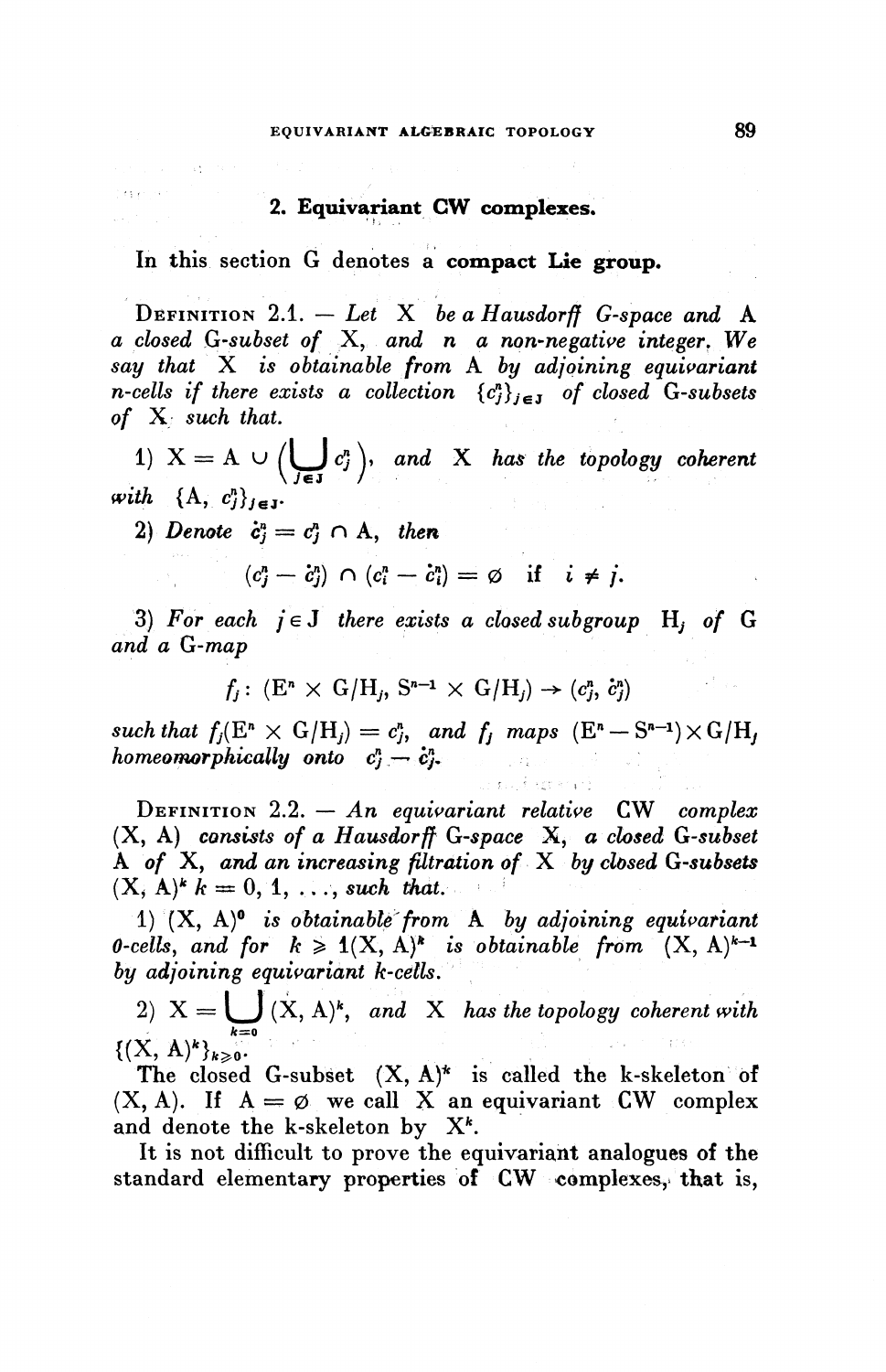#### **90** SÖREN ILLMAN

the equivariant homotopy extension property for an equivariant relative CW complex  $(X, A)$ , the equivariant  $CW$  complex  $(X, A)$ , the equivariant skeletal approximation theorem, and an equivariant Whitehead theorem. These results are stated as Propositions 2.3- 2.5 in [4], and will not be repeated here. I understand that both C. Vaseekaran and S. Willson have also proved these three results.

Our main result about equivariant CW complexes is the following theorem, see [4] and [5].

THEOREM 2.1. — *Every differentiable G-manifold* M *is an equivariant CW complex.*

This result has also been proved by T. Matsumoto, see [7] Proposition 4.4. In fact a stronger result is true. We proved in [5] that every differentiable G-manifold can be equivariantly triangulated. The proof of this uses the theorem of C.T. Yang [9] that the orbit space G/M can be triangulated, the existence of slices, and the « covering homotopy theorem » of Palais [8] Theorem 2.4.1. It should be observed that Proposition 4.4. in Matsumoto [7] also proves this stronger result.

### **3. Equivariant singular homology and cohomology of finite dimensional equivariant CW complexes.**

We are still assuming that G is a compact Lie group. An equivariant CW complex X is called finite dimensional if  $X = X<sup>m</sup>$  for some  $m$ . Let us for simplicity assume that the orbit type family *y* under consideration is the family of all closed subgroups of G. We say that a covariant coefficient system  $k$  is finitely generated if  $k(G/H)$  is a finitely generated R-module for every closed subgroup H of G.

THEOREM 3.1. — *Let* X *be a finite dimensional equivariant* **CW** *complex. Then the n-th homology of the chain complex*

$$
\ldots \stackrel{\delta}{\leftarrow} H_{n-1}^G(X^{n-1}, X^{n-2}; k) \stackrel{\delta}{\leftarrow} H_n^G(X^n, X^{n-1}; k) \stackrel{\delta}{\leftarrow} \ldots
$$

*is isomorphic to*  $H_n^G(X; k)$ .

Together with Theorem 2.1 this gives us.